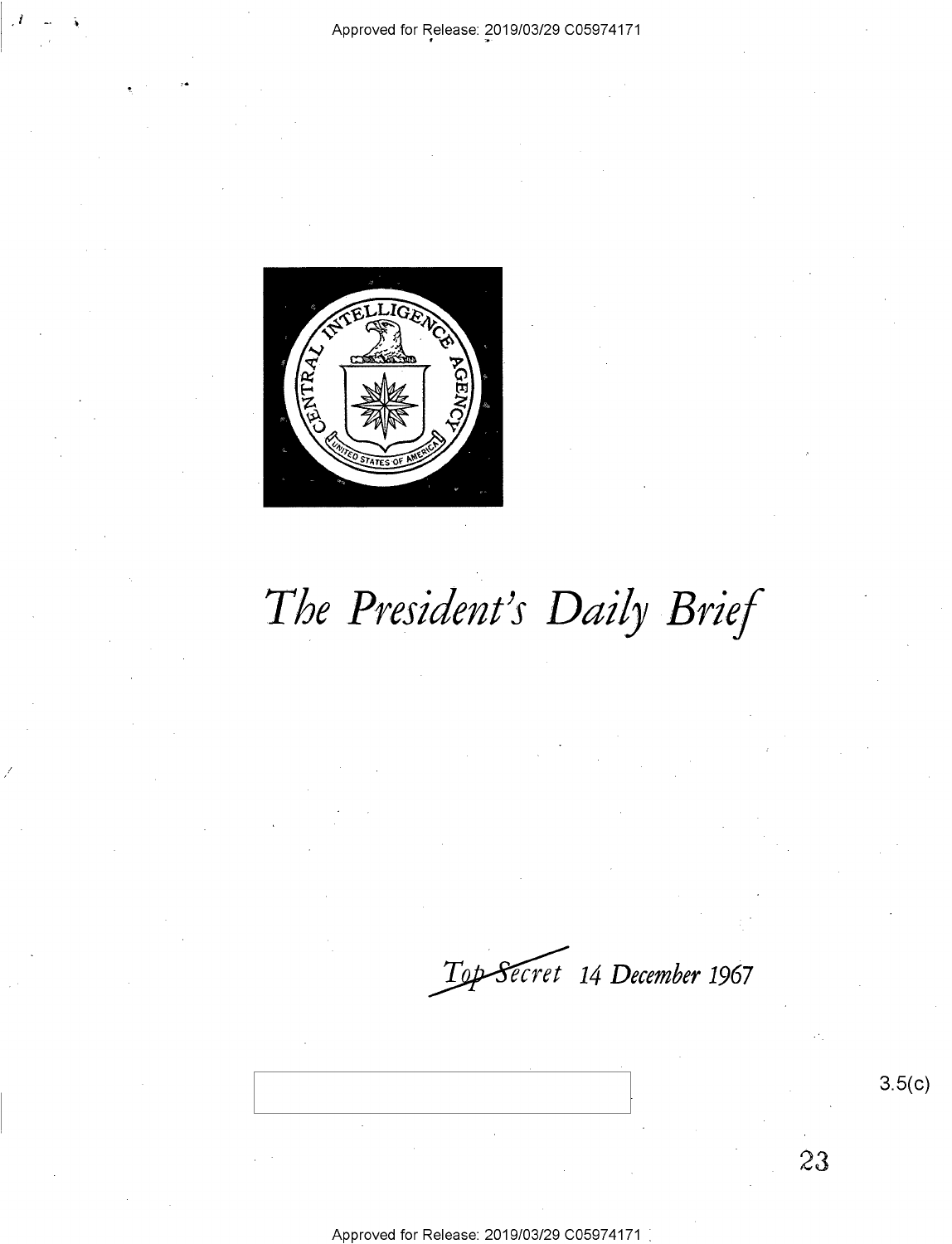*i*-Approved for Release: 2019/03/29 C05974171 3.5(c)<br> *i*-3.5(c)

### **DAILY BRIEF 14 DECEMBER 1967**

**TOPSECRET** 

**1. Greece The King and his family have fled to Rome following yesterday's abortive coup. Premier Papadopoulos is firmly in control of Greece.** 



3.5(c)

/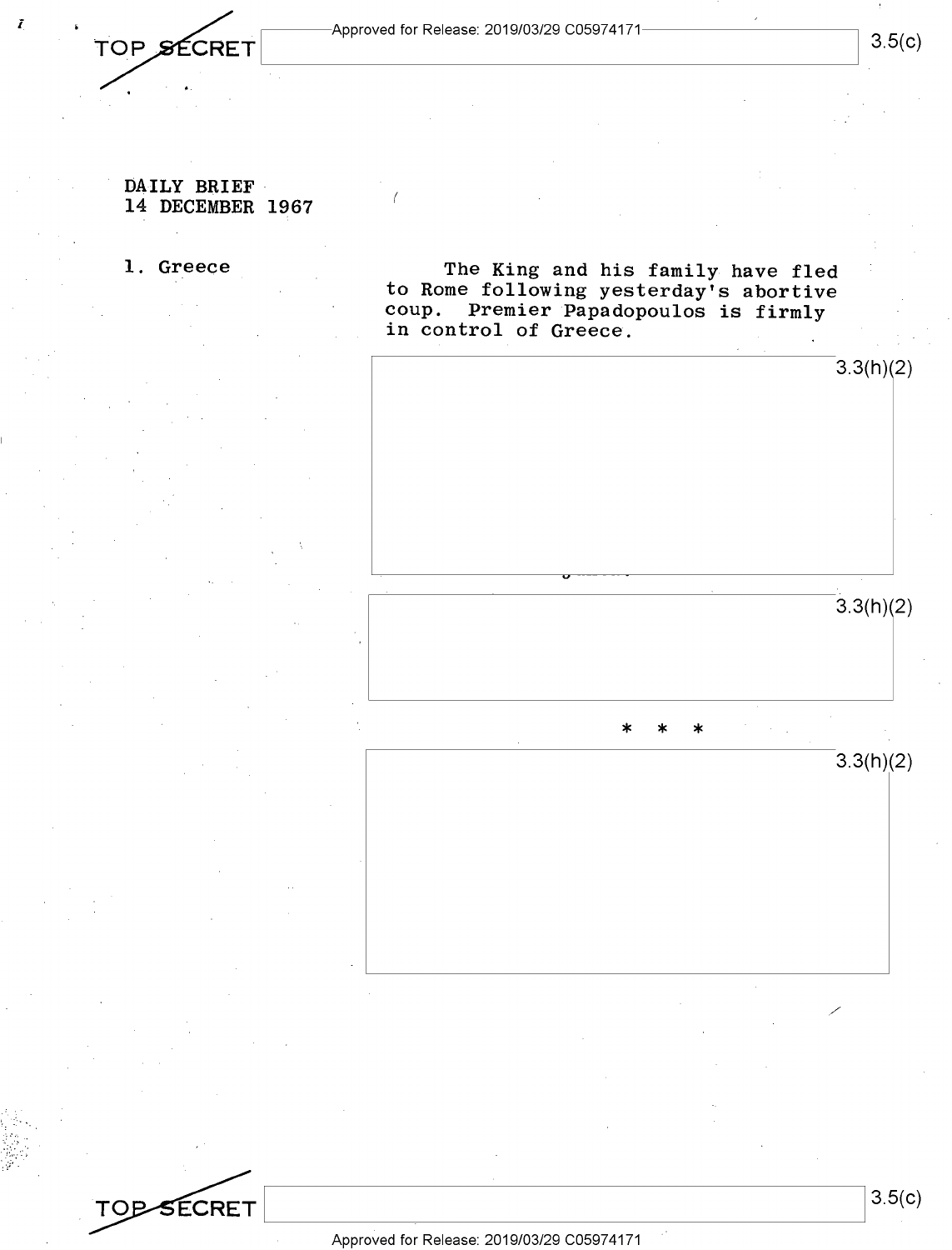3.5(c)

#### 2. Yemen

3. Philippines

Soviet aid has enabled the republican government to hold off the immediate royalist threat.

 $3.3(h)(2)$ 

Marcos held a meeting op Monday to lay the groundwork for a new drive against the Huks. He said there would be no compromise and raised the price on the head of each Huk leader.

These prices are high by rural standards and should prove tempting to peasants in the barrios. Along with the campaign to eliminate Huks, Marcos called for a beefed-up civic action program.

4. Common Market

The Common Market partners less France are meeting outside Brussels today to discuss Britain's bid for mem-<br>bership. Only last week the Italians Only last week the Italians and Germans were dragging their feet, saying a meeting now would be "premature."

The decision to meet probably has been influenced by Wilson's drive to get <sup>a</sup>yes or no answer by next week on opening negotiations for membership. France's .intransigent behavior on financial cooperation was probably also <sup>a</sup> factor.

5. Dominican Republic Balaguer is determined to strengthen his own hand in the Dominican military by appointing faithful followers to key command posts.

SECRET

3.5(c)

3.3(h)(2)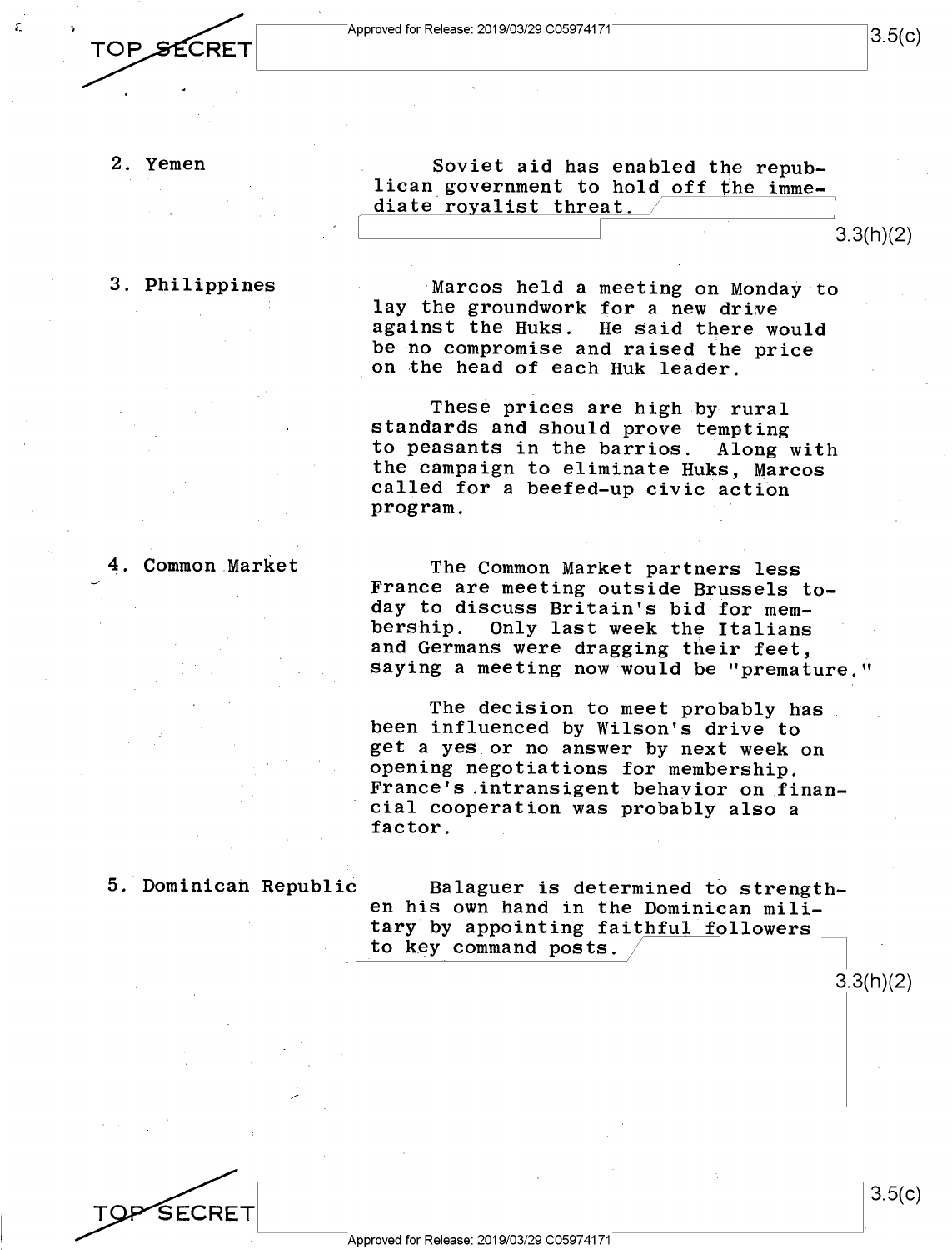6. France "The day will come when the Americans will crawl on the ground in front of me!" This statement was made by De Gaulle to a retired French four-star general, Jean Valluy, who was trying to explain NATO to the French President. Valluy, a strong NATO booster, bluntly told De Gaulle he was crazy. For that, Valluy was dismissed abruptly from the presence.

Valluy did **L\_ \_\_\_\_\_\_\_\_\_\_\_\_** /. Valluy did not say just when his meeting with De Gaulle took place .  $3.3(h)(2)$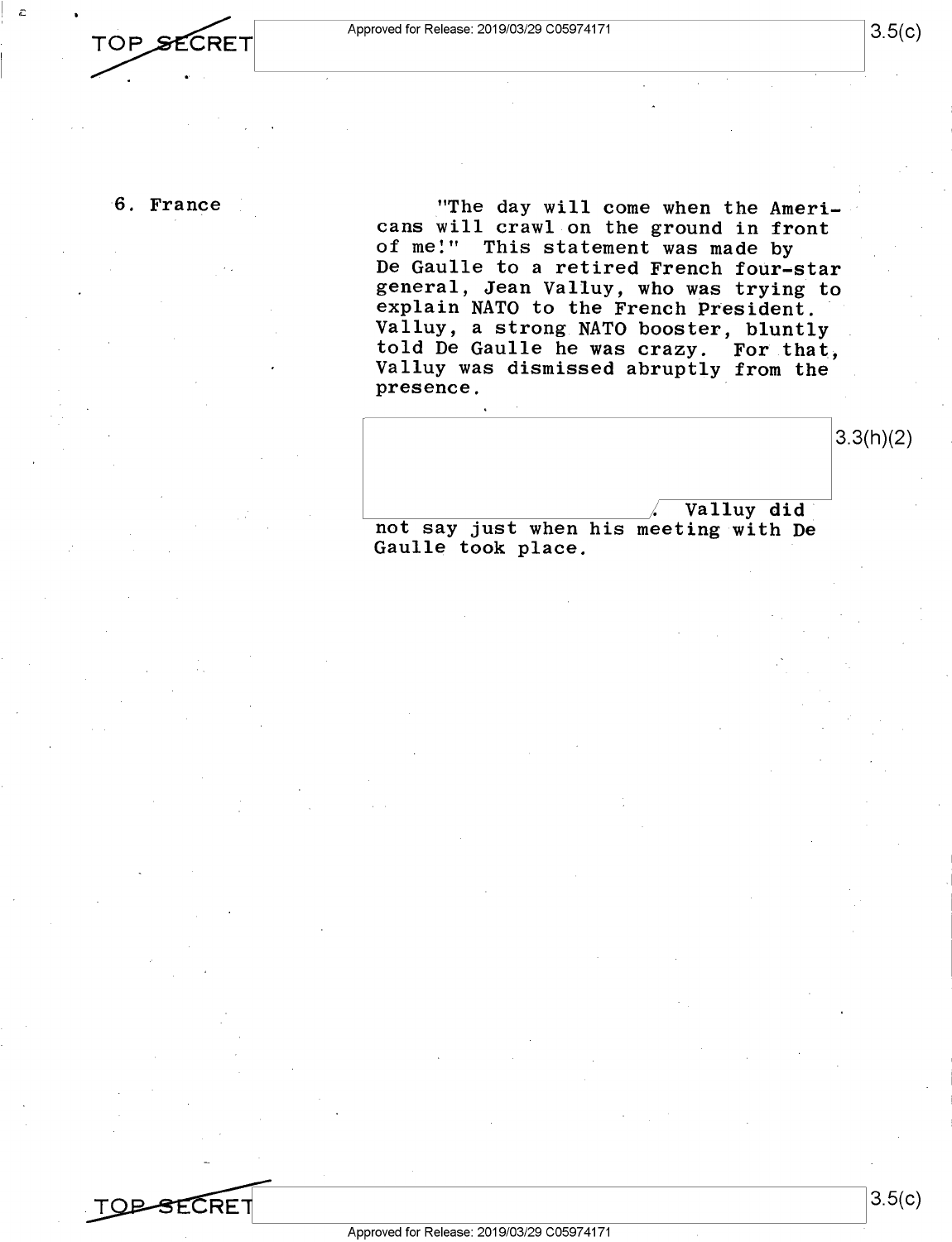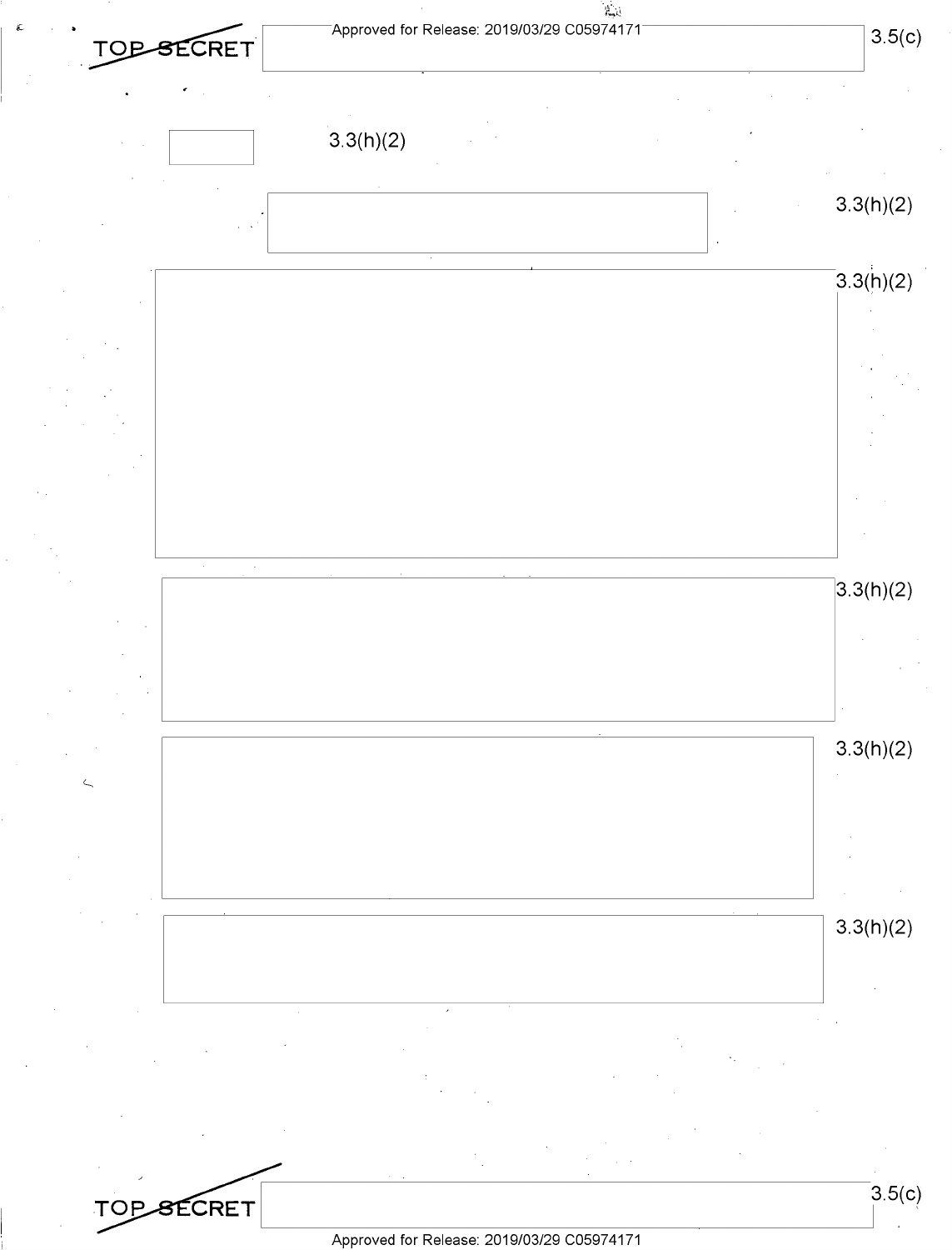#### Approved for Release: 2019/03/29 C0597 4171 *<sup>j</sup>*,/. -~

,-

Top Secret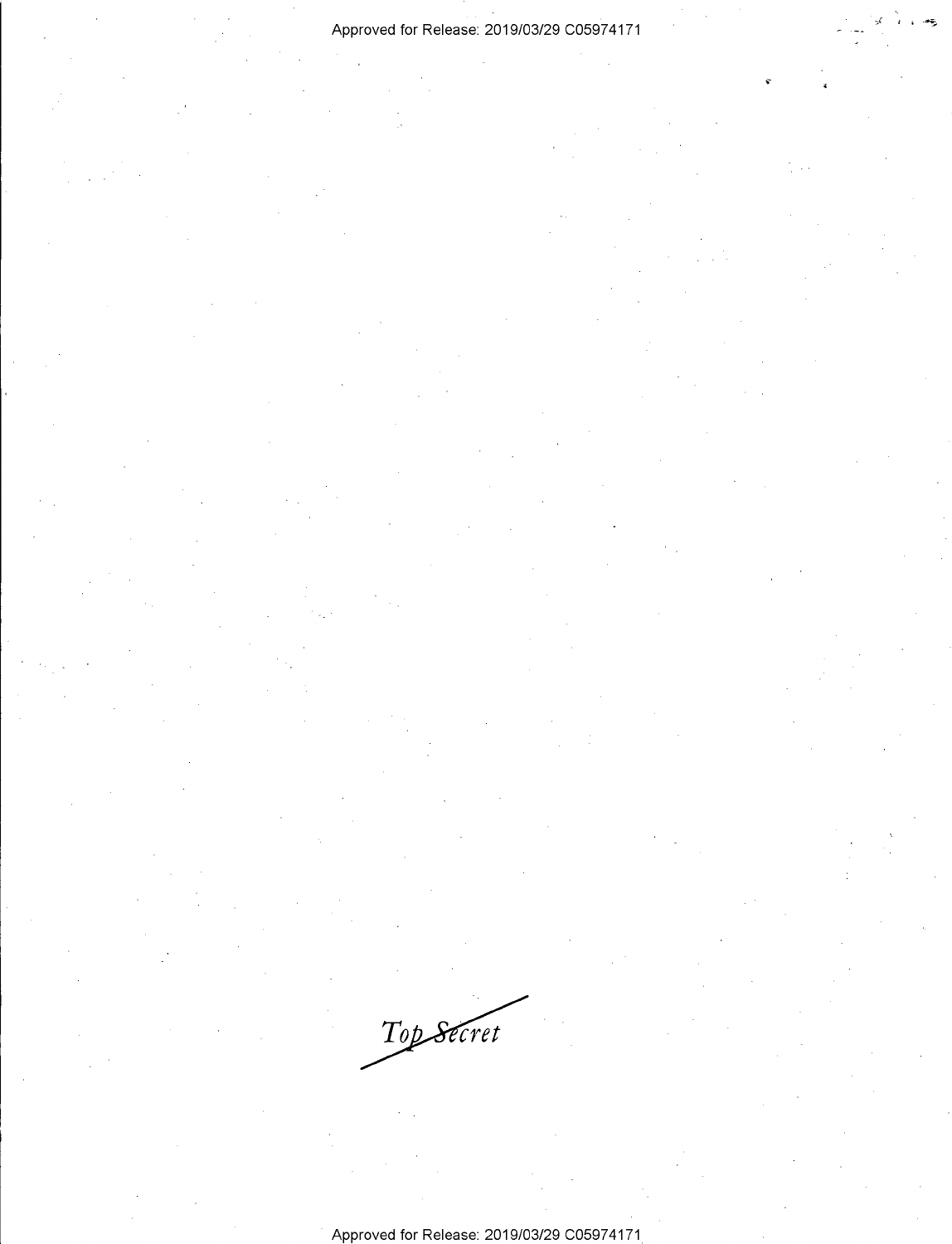#### Approved for Release: 2019/03/29 C05974171



**Top-Secret** 

3.5(c)

14 December 1967

16

**Lep Secret** 

### FOR THE PRESIDENT'S EYES ONLY

## Special Daily Report on North Vietnam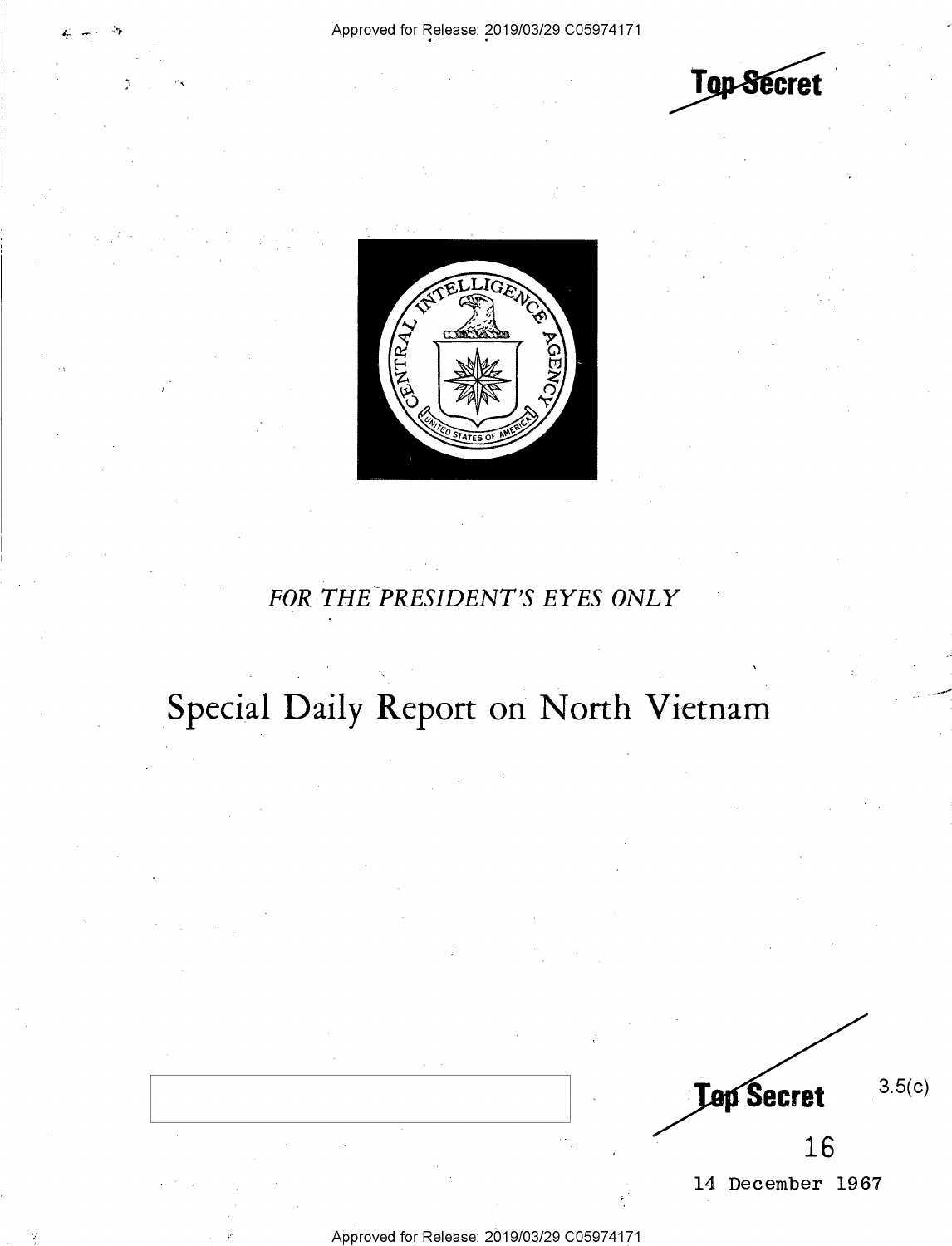Special Daily Report on North Vietnam for the President's Eyes Only

14 December 1967

#### I. NOTES ON THE SITUATION

More from. Burchett: Wilfred Burchett had <sup>a</sup> three-hour conversation with US Embassy officers in Paris last week. These are his main conclusions:

--Compared with his visit to Hanoi last January, the North Vietnamese in October were taking a distinctly harder position on willingness to enter into <sup>a</sup>dialogue with the US; prospects of finding an early solution, therefore, are not bright.

> (Burchett said the North Vietnamese accuse the US of talking peace while intensifying the war. For example, the North Vietnamese had agreed to talk at Warsaw last December and even had an official en route wheh the US resumed the bombing of Hanoi. He also claimed the North Vietnamese were ready to talk at Rangoon during the 37 day pause.)

--There is little chance that Hanoi's position on cessation of the bombing can be altered since the North Vietnamese line as set forth in the Trinh interview last January has become so much a part of the public record.

> (When asked whether the US would have to make a public declaration on cessation of the bombing in order to get talks started, Burchett said it was his impression that de facto cessation, coupled with word through diplomatic channels that the action was responsive to Hanoi statements, would suffice. As for the time lapse between cessation of bombing and starting of talks, Burchett said the North Vietnamese had not discussed this with him. He said reports indicating any specific time limit--three or four weeks--were pure conjecture.)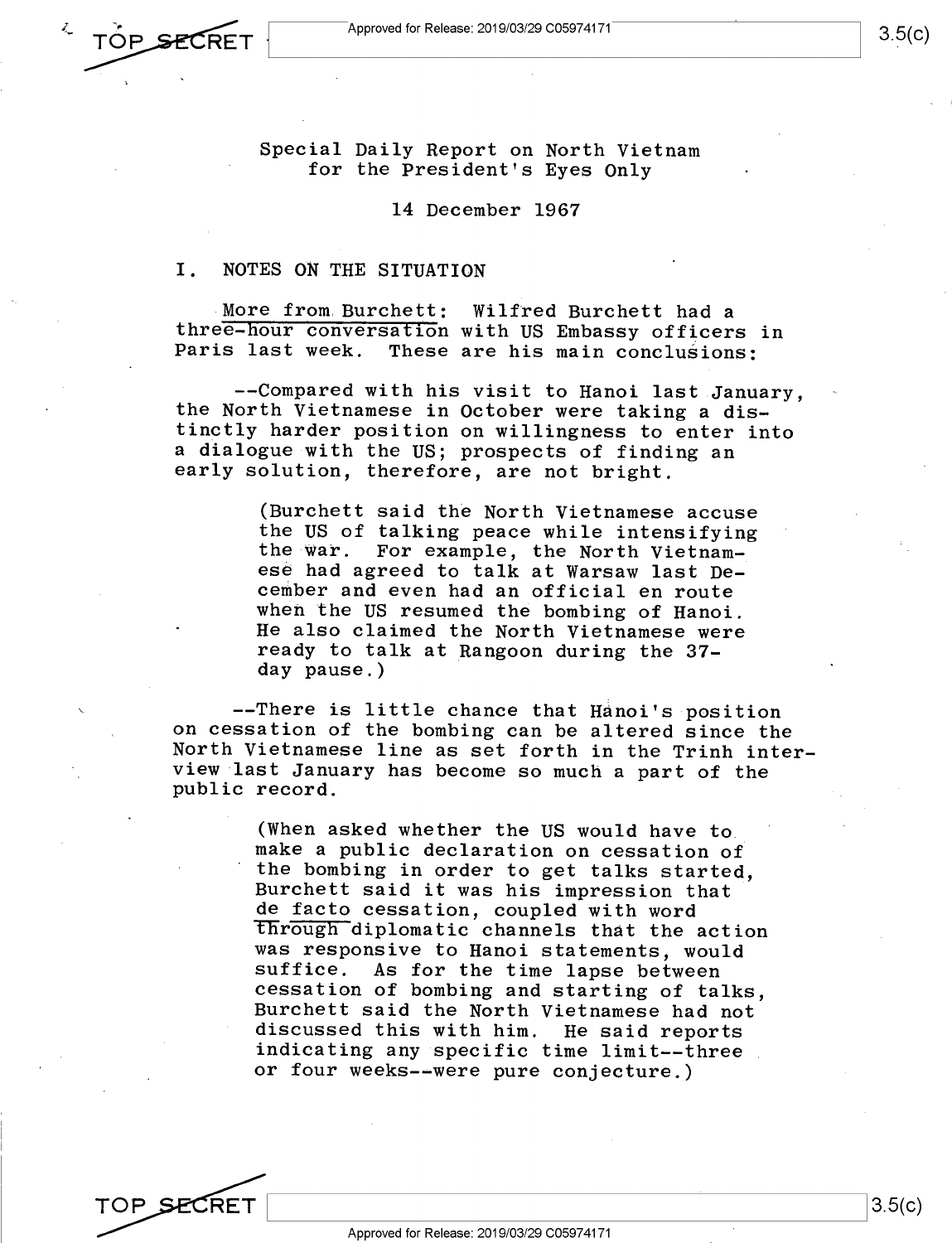·- Approved for Release: 2019/03/29 C05974171------------------,I 3.5(c) L\_\_ \_\_\_\_\_\_\_\_\_\_\_\_\_\_\_\_\_\_\_\_\_\_\_\_\_\_ <sup>~</sup>

--In the negotiating phase, Hanoi would probably agree to having all "belligerents" participate, i.e., including both the Liberation Front and the government of South Vietnam.

--The North Vietnamese over the last year have shown increased interest in getting more books and other information on all aspects of the US in order to improve their understanding. Far greater attention is now being paid to the analysis of developments in the US.

### \* \* \*

\* \* \*

 $-2-$ 

3.3(h)(2)

3.3(h)(2)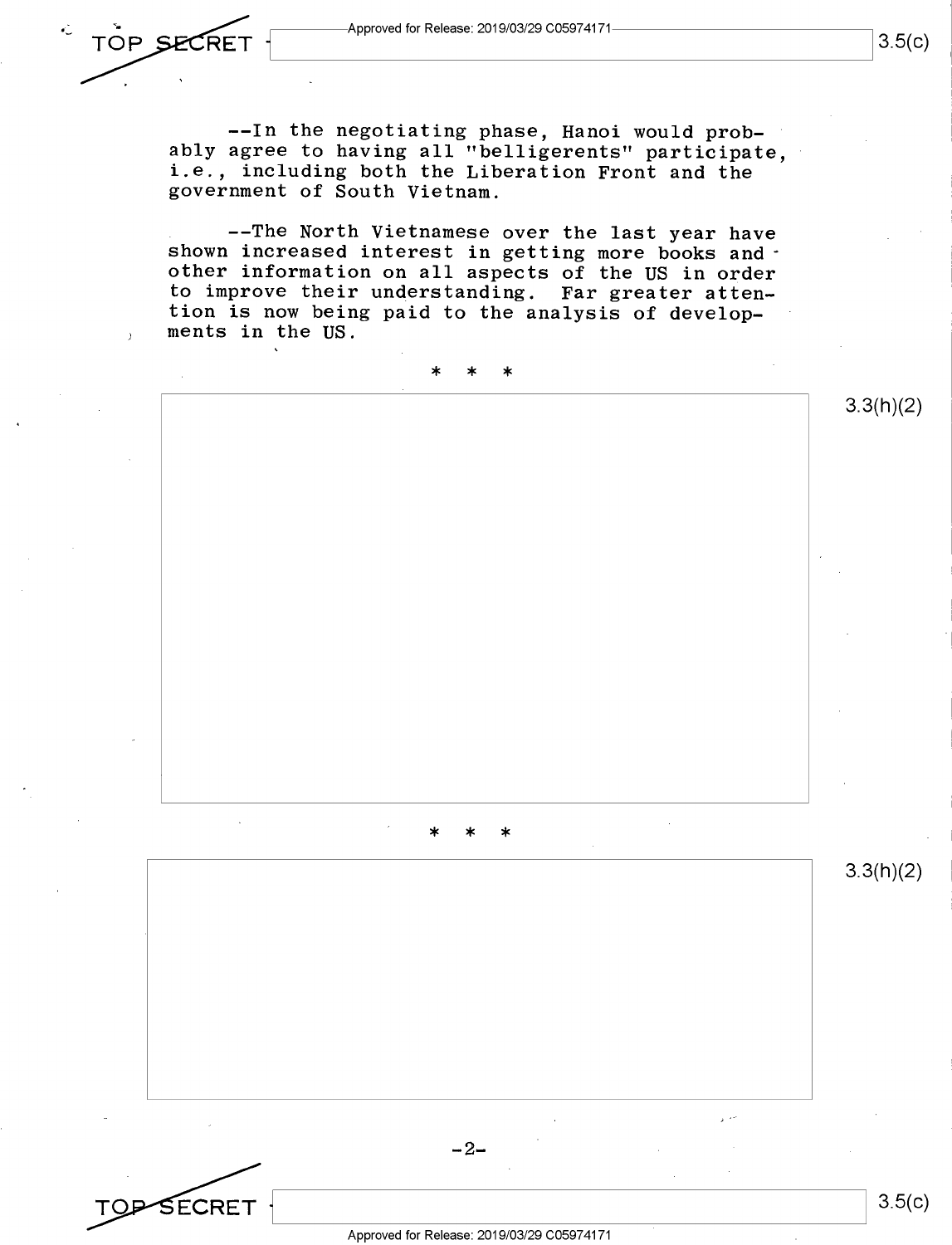

SECRET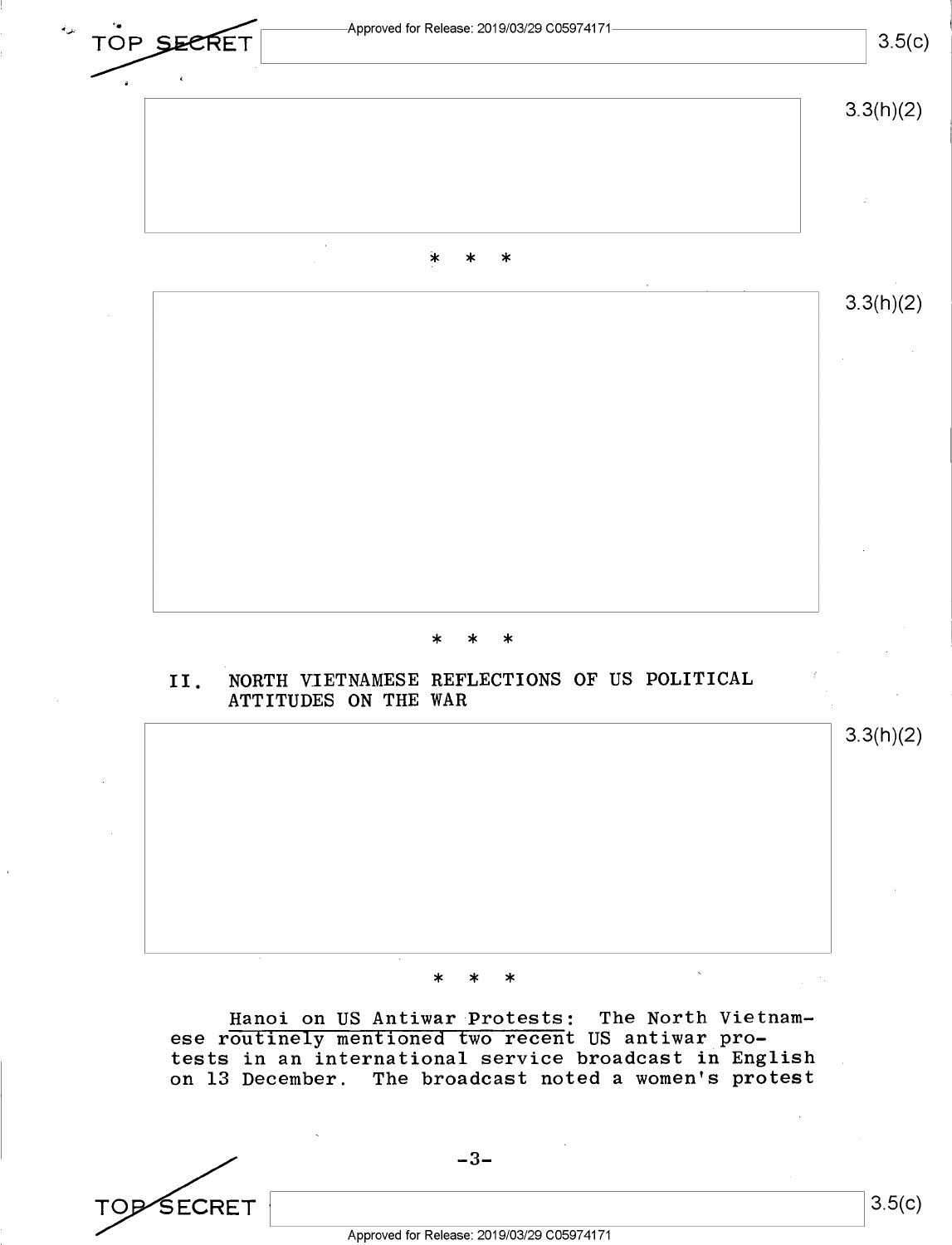TOP SECRET

**TOP SECRET** 

march in New York on 9 December and reported that another American woman burned herself to death on 11 December in New York to protest the war. According to the broadcast, this was the eleventh self-immolation in the US since March 1965.

3.5(c)